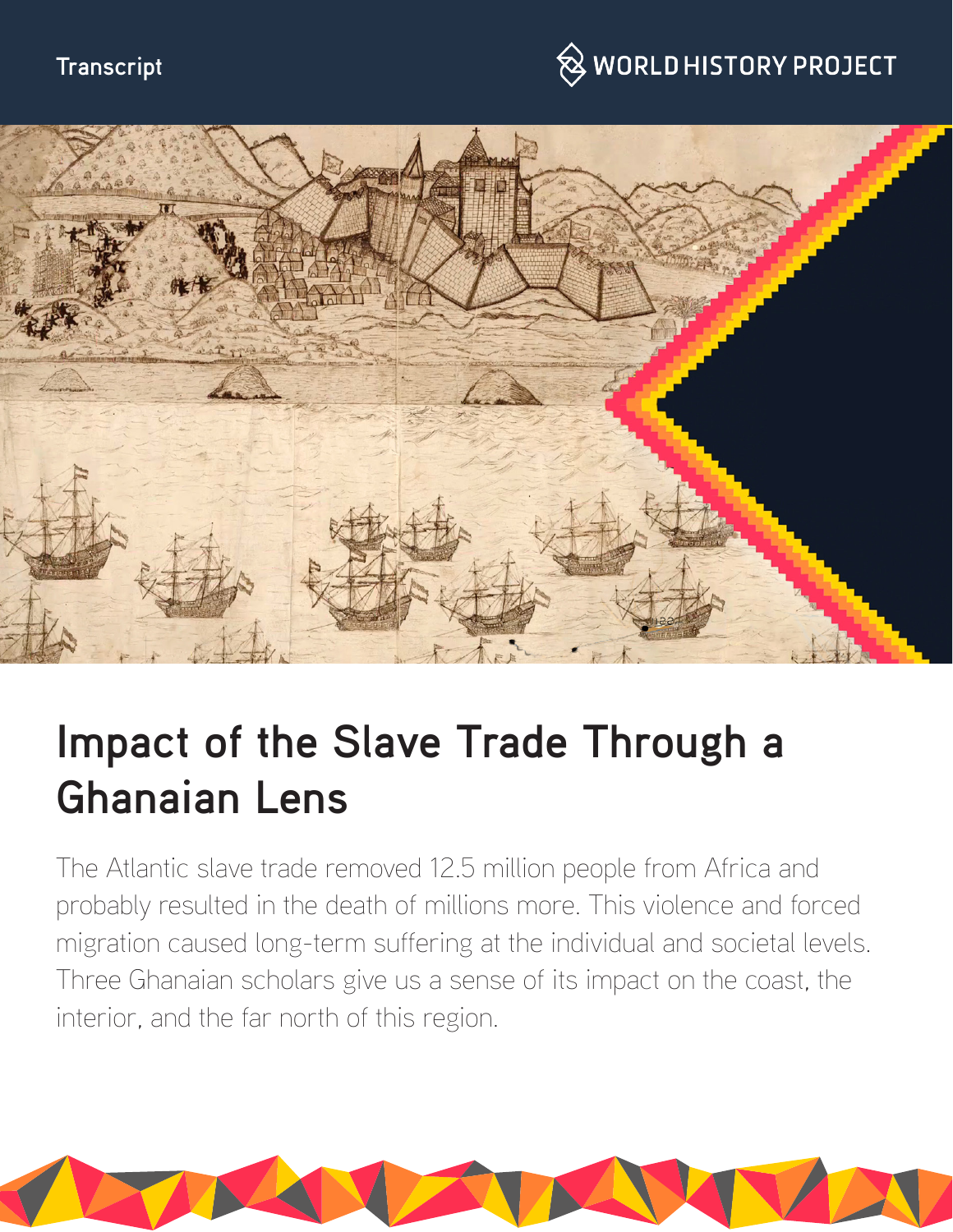

#### **00:01**

*Trevor Getz, PhD, stands next to a canon at Cape Coast Castle*

### **01:00**

*Getz and Ashun sit across from one another in conversation; Video footage shows a long line of canons, and the surrounding sea*

#### **01:35**

*Abusua: extended family units within a state*

*Image: a painting of a Ghanaian meeting* 

ASHUN: Well, you know, before they came, we have the chiefs, working together with the elders of states. They would be today like the president and the cabinet ministers, running the system. Then we had the heads of the various family units. We call them "abusua." They are those together with the chiefs running the political system of the various places.

My name is Trevor Getz and I'm a professor of African history at San Francisco State University. I'm here at Cape Coast Castle in Ghana in West Africa. You know, 25 years ago, when I first became interested in African history, my high school world history text book had very little to say about Ghana. It was as if there was no information about the place. But in fact we know an awful lot about this country, and it's Ghanaian historians who help us to understand it and its place in world

I'm here to talk to some of those historians about the Atlantic slaving system. I want to understand what Ghana was like before the Atlantic slave trade and how the Atlantic slave trade, which ripped millions of people from their homes and left devastation in its wake, changed this country and the lasting legacy that it has.

So, I'm here with Ato Ashun, the regional director for the Ghana Museums and

GETZ: Before Europeans arrived in this region, in general, what kind of political

Monuments Board. - Yeah. - And, where are we?

ASHUN: Currently, you are at Cape Coast Castle.

GETZ: So you have an executive, the chiefs, and then you have a legislative if you will, which is the elders.

- Of course.

structures were there?

history.

GETZ: What was the economic system like here? Were people trading, was there commerce, were people growing things, was there industry?

ASHUN: In fact, we we would have the, the farming, growing things. We would have the commerce. And we had fishing, also.

#### **02:12**

*Text: Portuguese ship captains introduced the Atlantic slave trade to Ghana in the 15th century. Image: drawing of several ships approaching a town* GETZ: So, a pretty sophisticated commercial system, stable states with an executive, and a legislative branch. And then we have the arrival of Europeans and we have the Atlantic slave trade.

When did the Atlantic slave trade begin here?

ASHUN: You will talk about the fact that when the Portuguese came over here, they came along with it. But then, when you talk of the Cape Coast Castle, you talk about when the English took over, actually. So that was round about 1660, '65, thereabout.

2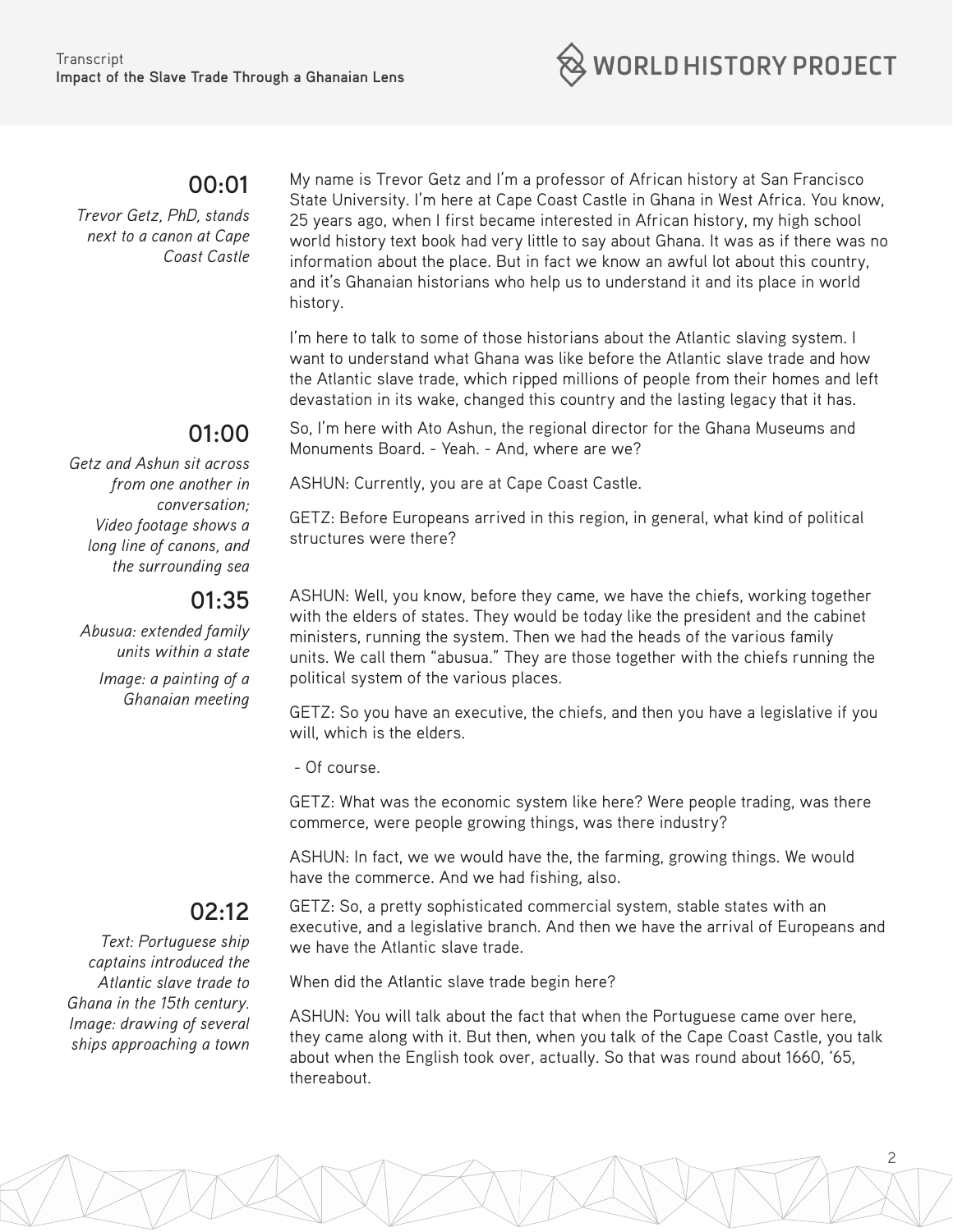

#### **02:38**

*Text: in the 16th century, high demand for enslaved workers on Caribbean sugar plantations brought British slavers to the region in large numbers. They made their headquarters at cape coast castle. Image: A map of the region shows all of the towns along Cape Coast*

> *Drawing of a slaver "inspecting" a slave*

#### **03:08**

*Video footage shows the two separate dungeons. Each room in the dungeon is small, dark, and made of brick.*

*Text: Conditions were so bad that many captives died before even embarking on a ship*

#### **03:50**

*Footage of the castle, showing the living quarters of the British officers, which were directly above the dungeons.*

GETZ: At that point, is it involved in the slave trade?

ASHUN: Oh, yes, at that time, they had already started.

GETZ: And so what would happen when British and other European ships come up here to purchase people?

ASHUN: Two different occasions would happen. When the merchants would come to buy, and when the castle would supply their colonies.

GETZ: Mm-hmm, mm-hmm. Okay, so there were actually dungeons built into this place right from the beginning?

ASHUN: Absolutely, we have two separate dungeons. We have the male's dungeon and the female's dungeons. We... total we could talk about 1,300 the minimum.

- People? - People. - At one time?

- At one time. Yes, and in the male's dungeons, we have five compartments making up the whole dungeon. And every compartment had 200 people at a time.

It is sad to see the dungeon because, you know, unlike other places where they were given containers where they could defecate into them, here in Cape Coast Castle, they create a sort of canals in the dungeon that they could do it into them. And whenever it rained, the rain would wash these away.

GETZ: Yeah, I mean, these must be terrible, terrible conditions, unimaginable.

ASHUN: Unimaginable.

GETZ: But here's what really shocks me. - Yeah. - We are sitting above the dungeons, essentially. The British officers were living above this all the time. Can you... I mean, it's unimaginable. So for it to be worth it, it must have made a lot of money for them? - Of course. - Yeah - Of course. This was very profitable for the European companies involved and such. - Mm-hmm.

GETZ: How did the Atlantic slave trade transform the economic system here?

ASHUN: Well, so, now human beings have become commodities. - Mm-hmm. ASHUN: So, those who would dig for gold will now go into capturing people. Those who would spend time farming are being captured. So, it changed the whole dynamics. We would start experiencing farming from this end because people will

3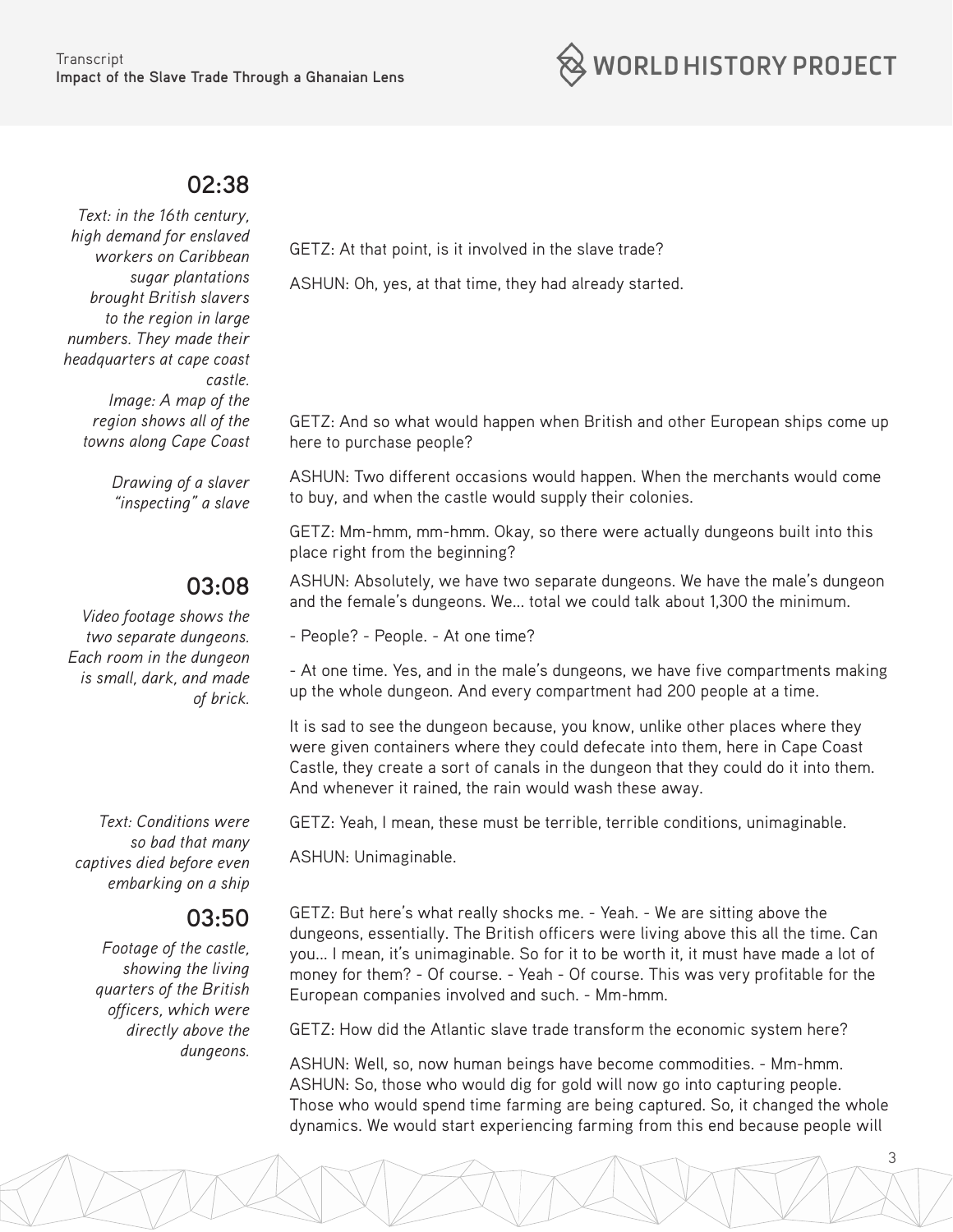

start moving deep into the forest, running away from the radar of these wicked people. Yes, economics changed.

#### **04:44**

*Text: Economic impact: - Kidnapping and removal of laborers - Decrease of productive activities - People cannot live near their fields or mines* GETZ: Wow, so, okay, so it sounds like three things you're saying... is first of all, people are being taken away, so they don't work. Second, people who would normally be working on productive things like digging for gold or growing things are turning to slave trading because they have to in order to survive. - Right. - And, thirdly, people can't live where they would normally live, they have to go into the forest.

ASHUN: Of course. They have to keep moving.

GETZ: This is a huge transformation.

ASHUN: Yes. So, leave everything you've done behind Because you don't want to be captured.

#### **05:13**

*Dr. Akosua Perbi, PhD, University of Ghana, is one of the world's leading authorities on the Atlantic slave trade*

*Drawing of a woman with her baby on her back being kidnapped; she is lead on a rope*

#### **06:16**

*Text: By the early 18th century, the Atlantic Slave Trade had begun to impact the "Middle Belt" of Ghana, including the Kingdom of Asante Image: the Map expands from the coast, showing the middle belt and Asante*

#### **06:44**

*Dr. Wilhelmina Donkoh, PhD, Kwame Nkrumah University of Science and Technology, is*

AKOSUA PERBI: It was really a time of insecurity. People have to move with security guards and so because you dare not move alone. You'd always go in bands. Because you were not sure what would happen on the way. It also was affected the legal system in terms of the court system. Because where there were fines for various offenses, some case would decide that no, we are not going to ask you to pay any fine. Rather go and become a slave somewhere.

I heard the case of the king of Komenda in the 1700s, who... the brother did something he didn't like. And instead of asking the brother pay a fine, he asked the brother to be enslaved across the Atlantic. Not only the brother, but the wife and the children as well, you know. And then also, in some areas, like the Akwamu area, people resorted to kidnapping a lot. (speaking local language) And that also affected the traditional system. Because kidnapping was not a way of life in Ghana.

GETZ: So I've been talking to people mostly along the coast about slavery and the Atlantic slaving system, and I'm very interested to get a view from further in the interior, from this region, which you are an expert in and further to the north.

WILHELMINA DONKOH: Well, it affected the Middle Belt directly and indirectly. Directly in the sense that they wanted European goods such as guns, gunpowder, fabrics, and so on. And they had to deliver and retain whatever the Europeans wanted at a particular time. So, initially, it was mainly gold and elephant tusk or ivory. And they were so positioned that they could deliver these commodities.

4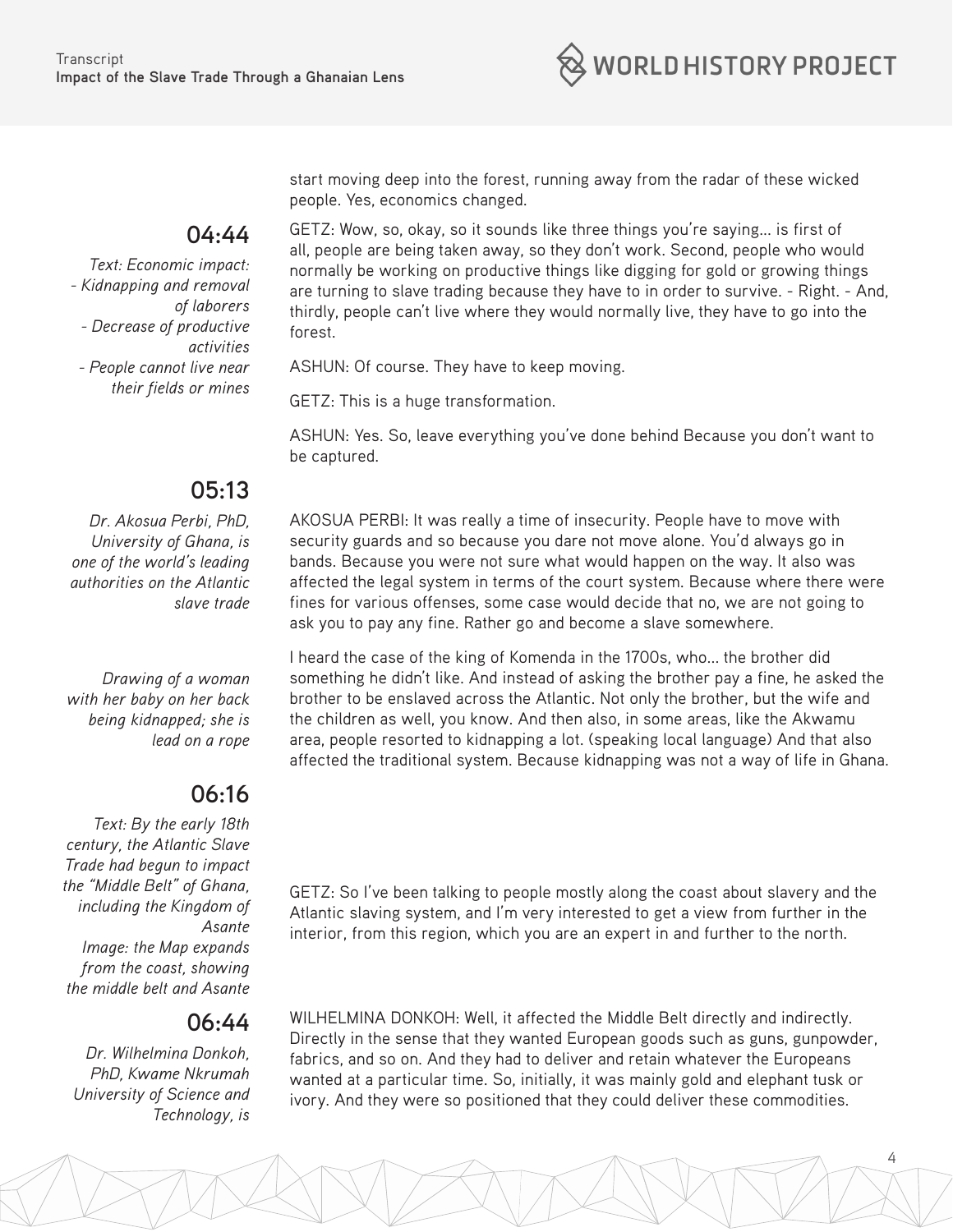

*an expert on the impact of the slave trade in this region.*

#### **08:13**

*Text: By the early 19th century, most enslaved people purchased at Cape Coast Castle were from Northern Ghana, captured in wars, and taken to the coast to meet growing European demands for enslaved laborers*

*Drawing of a village being* 

*attacked*

WILHELMINA DONKOH: Uh, to the north I would say it was more devastating in

GETZ: What was the impact of the Atlantic slave trade in the north?

And then, over time, as the transatlantic slave trade intensified and the

region. They had to look up north for them.

commodities that were required in exchange for European goods, desired by the Asante and people in the Middle Belt, generally was human beings. Because of the plantation agriculture that was going on in the New World, most of the slaves that were taken out of Asante, for example, did not necessarily originate from this

the sense that, if you remember, I said most of the slaves that were sent from the Middle Belt did not originate from here. They came from the north either as captives or they were brought in as tribute because parts of the north had been conquered by Asante, and as subjects of Asante, they had to pay homage and tribute to Asante. And this caused people in the north to war amongst themselves. And also some of them found the opportunity to trade. So if they were able to attack weaker neighbors, they would be able to acquire slaves, sell off, and get some money out of that.

**09:26** GETZ: What do you think was the impact on that region of the removal of so many hundreds of thousands or even millions of people?

> WILHELMINA DONKOH: First of all, I will say insecurity, because one was not too certain when there would be a raid. And there are so many stories about villages that were attacked, raided, and people taken away. And though some of them who found their way to the south and became integrated in southern societies, you know, tell of how they came to be in the south. So you can tell from them that there was a lot of insecurity. And definitely, if people are worried, trying to protect themselves, it's going to also hinder their major source of economic activity, which was agriculture. So, I'll say that in the north it must have had more devastating effect.

**10:33** GETZ: What do you think have been the long-term impacts of the Atlantic slave trade on Ghanaian society?

> WILHELMINA DONKOH: Now people hedge about talking about their roles in the transatlantic slave trade. It takes a lot of effort before people will actually open up to talk about it, talking to people who have lost family. You know, very often we just think about those who were sent away. But we do not think about those who were left behind. Because those who were sent out belonged to families. They had parents, they had siblings, some of them had children, and so on. And there are memories of those who lost loved ones to the trade. So that is very often hidden, it doesn't come out in the open.

> > 5

GETZ: So we're actually talking about multi-generational trauma.

Yes. Yes. - Yeah, incredible. - Yes.